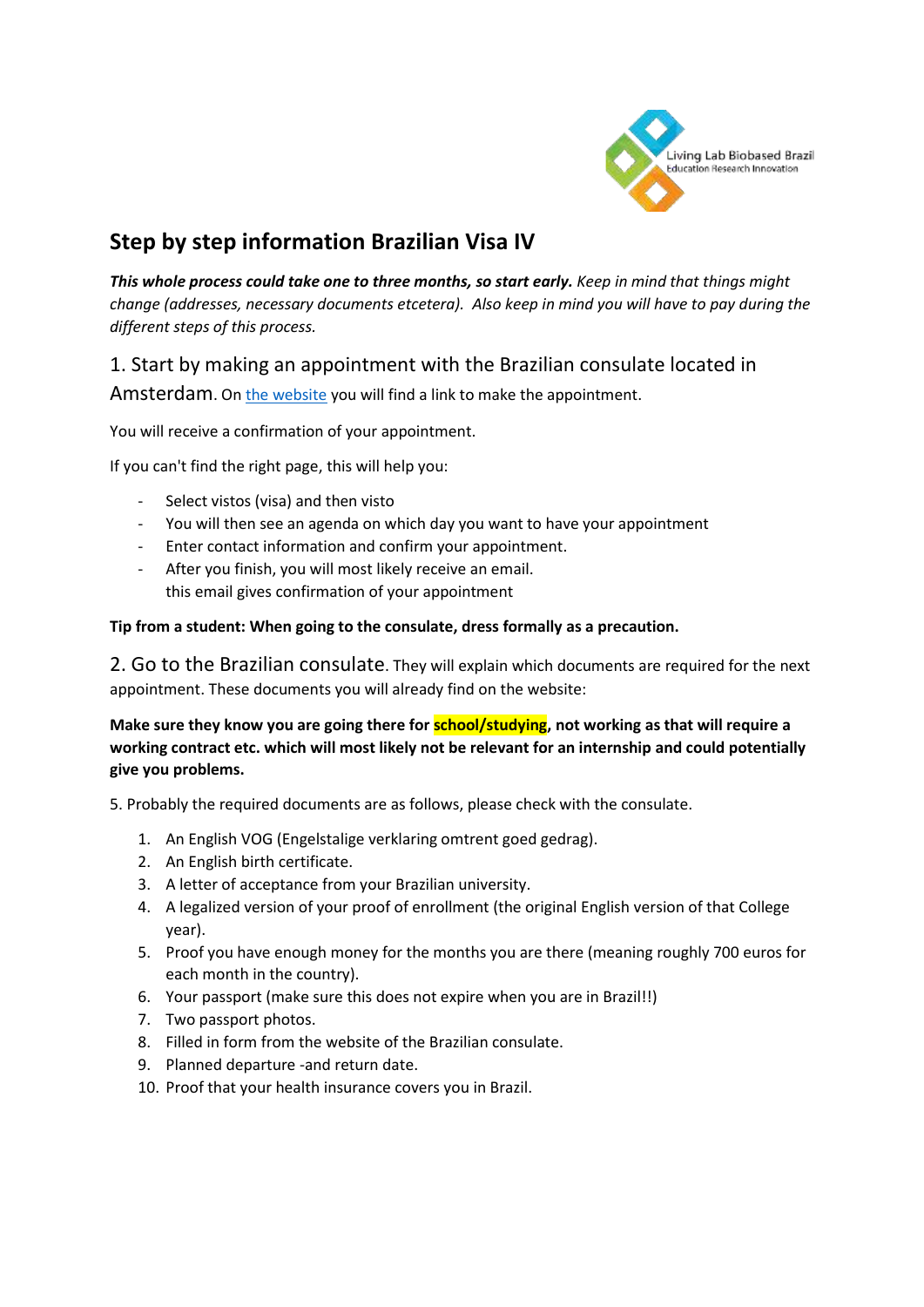

# 3. Explanation on the required documents.

## **1. VOG**

Before leaving the consulate, ask them to give you a declaration that you are applying for a certificate of good conduct. They will give you this. Make an appointment for an English VOG at your Birth city.

Come there with a filled in (and printed out) English VOG form and the declaration from the consulate. You may also ask for your English birth certificate while you are there and they will likely give this right at the appointment. It will also assist you with getting a bank account in Brazil and because the bureaucracy in Brazil is strict having the info on it could be useful.

You will receive the VOG by mail send to your registered address, as it is known to your birthcity.

### **2. Sufficient fund for selfmaintenance**

There are more ways you could show that you have the 700 euros for each month present.

### The first:

Show you have the total amount of necessary euros on your bank account. Show this to the people of the embassy as a screenshot or a printed out overview of your bank account.

The second:

If you do not have or cannot get the total amount and have to borrow from DUO, show an overview (printed out) that you will receive a minimum of 700 from DUO for each month there. As insurance, you could print out the letters from DUO that verifies your loaning and changes.

#### **3. Proof of enrollment**

Now comes the most annoying or most fun part of this visa process.

Begin by emailing your university with a request for your English proof of enrollment. They might suggest you print this out a PDF of this yourself, **but emphasize** that they have to send the original to you by mail. There is one original for each year you go to school and you need the one relevant for your year. After receiving the English original by mail, you will need it legalized.

There is one place is the Netherlands where this is possible: The DUO headquarters in Groningen

#### **4. Your letter of acceptance**

Easiest to get. Mail your university for their letter of acceptance, get it through mail, print it out and… Voila.

#### **5. Form consulate**

Fill in a form on the website of the Brazilian consulate. This will be in Portuguese, but I belive able to be switched to English. Fill in the form completely. If you have to disconnect from the form, do not worry because you can get a code to resume filling it in later.